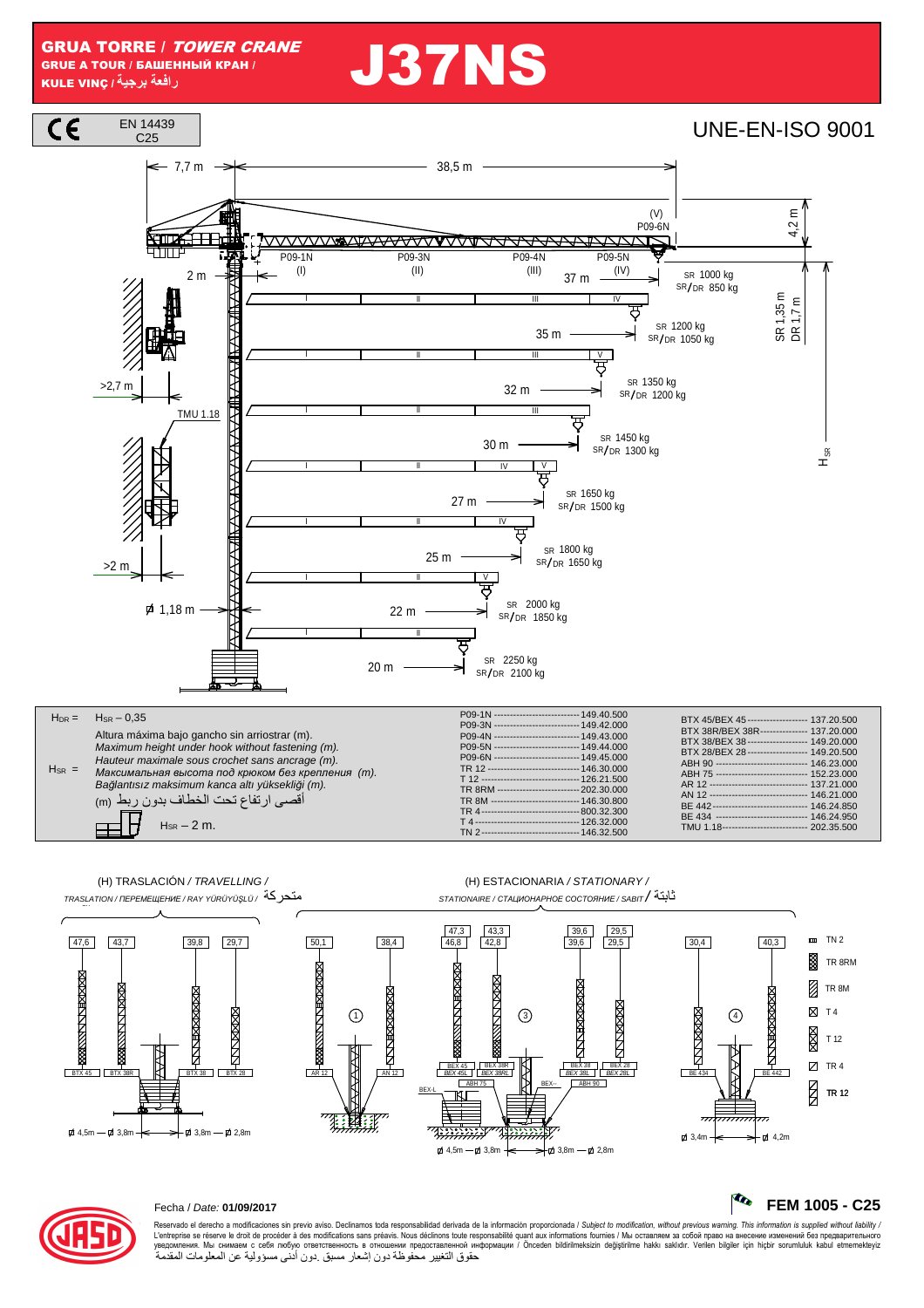|                     | $ CARGAS / LOADS / c^{HARGES / HATPY3KH / YÜKLER / V$<br><b>J37NS</b> |                                                                                                                                                                                                                        |                                                                                                                        |      |      |      |      |      |    |  |  |  |  |
|---------------------|-----------------------------------------------------------------------|------------------------------------------------------------------------------------------------------------------------------------------------------------------------------------------------------------------------|------------------------------------------------------------------------------------------------------------------------|------|------|------|------|------|----|--|--|--|--|
| مہم                 | <b>SR1</b> (t)                                                        |                                                                                                                                                                                                                        | أقصى حمولة/ Carqas máximas / Maximum loads / Charqes maximales / Максимальные нагрузки / Maksimum yük<br><b>SR1-2t</b> |      |      |      |      |      |    |  |  |  |  |
| $\overline{\wedge}$ | 2 <sub>t</sub>                                                        | Alcance del gancho [m] / Hook reach [m] / Portée du crochet (m) / Радиус действия крюка (m) / Kancanın yüksekliği (m) / ططاف / Alcance del gancho [m] / Hook reach [m] / Portée du crochet (m) / Paduyc действия крюка |                                                                                                                        |      |      |      |      |      |    |  |  |  |  |
|                     | @[m]                                                                  | 20                                                                                                                                                                                                                     | 22                                                                                                                     | 25   | 27   | 30   | 32   | 35   | 37 |  |  |  |  |
| 37 m                | 20.2                                                                  |                                                                                                                                                                                                                        | 1.82                                                                                                                   | 1.57 | 1.45 | 1.27 | 1.20 | 1.07 |    |  |  |  |  |
| 35 <sub>m</sub>     | 22.3                                                                  |                                                                                                                                                                                                                        |                                                                                                                        | 1.76 | .62  | 1.43 | 1.33 | 1.20 |    |  |  |  |  |
| 32 <sub>m</sub>     | 22.6                                                                  |                                                                                                                                                                                                                        |                                                                                                                        | 1.77 | 1.63 | 1.45 | 1,35 |      |    |  |  |  |  |
| 30 <sub>m</sub>     | 22.5                                                                  |                                                                                                                                                                                                                        |                                                                                                                        | 1.78 | 1,64 | 1.45 |      |      |    |  |  |  |  |
| 27 <sub>m</sub>     | 22.7                                                                  |                                                                                                                                                                                                                        |                                                                                                                        | 1.79 | 1.65 |      |      |      |    |  |  |  |  |
| 25 <sub>m</sub>     | 22.7                                                                  |                                                                                                                                                                                                                        |                                                                                                                        | 1.80 |      |      |      |      |    |  |  |  |  |
| 22 <sub>m</sub>     | 22.0                                                                  |                                                                                                                                                                                                                        |                                                                                                                        |      |      |      |      |      |    |  |  |  |  |
| 20 <sub>m</sub>     | 20.0                                                                  |                                                                                                                                                                                                                        |                                                                                                                        |      |      |      |      |      |    |  |  |  |  |

|                 | SR2(t) | أقصى حمولة/ Cargas máximas / Maximum loads / Charges maximales / Максимальные нагрузки / Maksimum yük<br>SR2-2.5 |                                                                                                                                                 |      |      |      |      |      |      |  |  |  |  |  |  |
|-----------------|--------|------------------------------------------------------------------------------------------------------------------|-------------------------------------------------------------------------------------------------------------------------------------------------|------|------|------|------|------|------|--|--|--|--|--|--|
| <b>INTO</b>     | 2.5t   |                                                                                                                  | مدى الخطاف/ Alcance del gancho [m] / Hook reach [m] / Portée du crochet (m) / Радиус действия крюка (m) / Kancanın yüksekliği (m) / مدى الخطاف/ |      |      |      |      |      |      |  |  |  |  |  |  |
|                 | @[m]   | 15                                                                                                               | 20                                                                                                                                              | 22   | 25   |      | 30   | 32   | 35   |  |  |  |  |  |  |
| 37 m            | 16.5   | 2,5                                                                                                              | 2,03                                                                                                                                            | 1.82 | 1.57 | 1.45 | 1.27 | 1,20 | 1.07 |  |  |  |  |  |  |
| 35 <sub>m</sub> | 18.2   | 2,5                                                                                                              | 2.25                                                                                                                                            | 2.03 | .76  | 1.62 | 1.43 | .33  | 1.20 |  |  |  |  |  |  |
| 32 <sub>m</sub> | 18.4   | 2,5                                                                                                              | 2,28                                                                                                                                            | 2.05 | .77  | 1.63 | 1.45 | 1,35 |      |  |  |  |  |  |  |
| 30 <sub>m</sub> | 18.4   | 2.5                                                                                                              | 2.28                                                                                                                                            | 2.05 | .78  | 1.64 | 1.45 |      |      |  |  |  |  |  |  |
| 27 <sub>m</sub> | 18.5   | 2,5                                                                                                              | 2.30                                                                                                                                            | 2.07 | .79  | 1.65 |      | __   | __   |  |  |  |  |  |  |
| 25 <sub>m</sub> | 18.5   | 2,5                                                                                                              | 2.30                                                                                                                                            | 2.07 | l.80 |      |      |      |      |  |  |  |  |  |  |
| 22 <sub>m</sub> | 17.9   | 2,5                                                                                                              | 2.22                                                                                                                                            |      | ---  |      |      |      |      |  |  |  |  |  |  |
| 20 <sub>m</sub> | 18.2   | 2,5                                                                                                              | 2,25                                                                                                                                            |      |      |      |      |      |      |  |  |  |  |  |  |

|                         | $\frac{1}{2}$ ليط/ للبيط SR/DR (t) | أقصى حمولة/ Cargas máximas / Maximum loads / Charges maximales / Максимальные нагрузки / Maksimum yük<br>SR/DR-2 t / 4 t                                                                                                    |        |        |      |      |      |      |      |      |      |  |  |  |  |
|-------------------------|------------------------------------|-----------------------------------------------------------------------------------------------------------------------------------------------------------------------------------------------------------------------------|--------|--------|------|------|------|------|------|------|------|--|--|--|--|
| $\overline{\mathbb{Z}}$ | 2t/4t                              | Alcance del gancho [m] / Hook reach [m] / Portée du crochet (m) / Радиус действия крюка (m) / Kancanın yüksekliği (m) / مدى الخطاف/ Alcance del gancho [m] / Hook reach [m] / Portée du crochet (m) / Paдиус действия крюка |        |        |      |      |      |      |      |      |      |  |  |  |  |
|                         | @[m]                               | 10                                                                                                                                                                                                                          | 15     | 20     | 22   | 25   | 27   | 30   | 32   | 35   | 37   |  |  |  |  |
| 37 m                    | 19.0/10.3                          | 2/4                                                                                                                                                                                                                         | 2/2.62 | 1.87   | 1.67 | 1.42 | .30  | 1.12 | 1.05 | 0.92 | 0,85 |  |  |  |  |
| 35 <sub>m</sub>         | 20.9/11.3                          | 2/4                                                                                                                                                                                                                         | 2/2,92 | 2/2,1  | 1.87 | .62  | .47  | 1.27 | 1.17 | 1.05 |      |  |  |  |  |
| 32 <sub>m</sub>         | 21.1/11.4                          | 2/4                                                                                                                                                                                                                         | 2/2,97 | 2/2.15 | 1,9  | .65  | .50  | l.30 | 1.20 |      |      |  |  |  |  |
| 30 <sub>m</sub>         | 21.1/11.4                          | 2/4                                                                                                                                                                                                                         | 2/2,97 | 2/2.12 | 1.9  | 1.62 | 1,47 | 1,30 |      |      |      |  |  |  |  |
| 27 <sub>m</sub>         | 21.3/11.5                          | 2/4                                                                                                                                                                                                                         | 2/3    | 2/2.15 | 1.92 | 1.65 | 1,5  |      |      |      |      |  |  |  |  |
| 25 <sub>m</sub>         | 21.3/11.5                          | 2/4                                                                                                                                                                                                                         | 2/3    | 2/2.15 | 1.92 | 1,65 |      |      |      |      |      |  |  |  |  |
| 22 <sub>m</sub>         | 20.6/11.1                          | 2/4                                                                                                                                                                                                                         | 2/2.87 | 2/2.07 | 1,85 |      |      |      |      |      |      |  |  |  |  |
| 20 <sub>m</sub>         | 20.0/11.3                          | 2/4                                                                                                                                                                                                                         | 2/2.92 | 2/2.1  |      |      |      |      |      |      |      |  |  |  |  |

CARACTERISTICAS DE MECANISMOS / MECHANISMS FEATURES / CARACTÉRISTIQUES DES MECANISMES *MEXANISMOR / MEKANİZMALARIN ÖZELLİKLERİ* / ŠI<sup>I (</sup>1 الخصي*ل المسترد العالم* المسترد العالم المسترد العالم المسترد العالم المسترد العالم المسترد العالم ال<br>الخص

| *opcional<br>*optional<br>*en option | Ø         |                                      |          |                                      |                            |                     |                                       |           |                 |                           |                      | والمستنقص<br>⊄⇒      |                                          |                                                     | $\mathbf{F}$            |                                             |                         |  |  |                                                          |  |  |
|--------------------------------------|-----------|--------------------------------------|----------|--------------------------------------|----------------------------|---------------------|---------------------------------------|-----------|-----------------|---------------------------|----------------------|----------------------|------------------------------------------|-----------------------------------------------------|-------------------------|---------------------------------------------|-------------------------|--|--|----------------------------------------------------------|--|--|
| *опция<br>*opsiyonel<br>اختيار ي*    |           | EC1846<br>SR <sub>2</sub><br>13,2 kW |          | EC1856<br>SR <sub>1</sub><br>13,2 kW |                            |                     | *EC2566<br>SR <sub>2</sub><br>18,4 kW |           |                 | *EC2580<br>SR1<br>18,4 kW |                      |                      | 2,8/3,8/4,5m<br><b>TG825VF</b><br>2x3 kW |                                                     | <b>OG408VF</b><br>3 kW  | TC360 / *TC360VF<br>1,9 / *1,8 kW           | <b>TH1010</b><br>9,2 kW |  |  |                                                          |  |  |
| m/min<br>h                           | 1,3<br>46 | 2,5<br>23                            | 2,5<br>5 | 1,1<br>56                            | 2<br>28                    | $\overline{2}$<br>6 | 1,3<br>64                             | 2,5<br>32 | 2,5<br>8        | 1,1<br>82                 | $\overline{2}$<br>41 | $\overline{2}$<br>10 |                                          | $025$ m/min                                         | 00.8<br>r/min<br>sl/min | $30/60$ m/min<br>$*030$<br>$*3060$<br>m/min | m/min                   |  |  |                                                          |  |  |
|                                      |           |                                      |          |                                      |                            |                     |                                       |           |                 |                           |                      |                      |                                          | 400V 50Hz                                           |                         |                                             |                         |  |  |                                                          |  |  |
| $\alpha$                             |           |                                      |          |                                      | 2,2<br>$\overline{4}$<br>4 |                     |                                       |           |                 | 2,2                       | 4                    | 4                    | ł                                        | PTOTAL (EC1846/EC1856 + OG408VF + TC360) = 18,1 kW  |                         |                                             |                         |  |  |                                                          |  |  |
| m/min                                |           |                                      |          |                                      |                            |                     |                                       |           | 28<br>14<br>3   |                           |                      |                      |                                          |                                                     | 41<br>20,5<br>5         |                                             |                         |  |  | PTOTAL (*EC2566/*EC2580 + OG408VF + *TC360VF) = *23,2 kW |  |  |
|                                      |           |                                      |          |                                      |                            |                     |                                       |           |                 |                           |                      | 480V 60Hz            |                                          | EC1846 / EC1856 / TC360<br>*EC2566/*EC2580 / TH1010 | kW +20%<br>m/min +20%   |                                             |                         |  |  |                                                          |  |  |
| <b>NVVVVWW</b><br>н                  |           |                                      | $H \leq$ | <b>SR</b><br>DR                      |                            | 193 m<br>96,5 m     |                                       |           | <b>SR</b><br>DR | 189 m<br>94,5 m           |                      |                      | T                                        | $\sqrt{k}$                                          |                         |                                             |                         |  |  |                                                          |  |  |

| $\sim$ LASTRES INFERIORES / LOWER BALLASTS / LESTS INFÉRIEURS / НИЖНИЙ БАЛЛАСТ / ALT AĞIRLIK TAŞLARI<br><b>J37NS</b> |         |              |         |    |    |    |    |      |          |  |  |
|----------------------------------------------------------------------------------------------------------------------|---------|--------------|---------|----|----|----|----|------|----------|--|--|
|                                                                                                                      | H(m)    | 18           | 22      | 28 | 32 | 36 | 40 | 44   | 47,6     |  |  |
| <b>BEX 45 / BTX 45</b>                                                                                               |         |              |         |    | 6  | 8  | 10 | 12   | 14       |  |  |
| BEX45L                                                                                                               |         |              |         | 8  |    |    | 10 | 12   | 14       |  |  |
| <b>BEX 38R / BTX 38R</b><br><b>BEX 38 / BTX 38</b>                                                                   | 4100 kg | 6<br>4       |         |    | 8  | 10 | 12 | 14   | $\cdots$ |  |  |
| BEX 38RL / BEX 38L                                                                                                   |         |              |         | 8  |    | 10 | 12 | 14   | $\cdots$ |  |  |
| <b>BEX 28 / BTX 28</b>                                                                                               | 3700 kg | 6            | 8<br>10 |    |    |    |    |      |          |  |  |
|                                                                                                                      | H(m)    | 18,3<br>30,4 |         |    |    |    |    |      |          |  |  |
| <b>BE 434</b>                                                                                                        | 4300 kg |              | 8       |    |    | 10 |    |      |          |  |  |
|                                                                                                                      | H(m)    |              | 26,1    |    |    | 30 |    | 40,3 |          |  |  |
| <b>BE 442</b>                                                                                                        | 3450 kg | 12           |         |    |    | 16 |    | 20   |          |  |  |

الارتفاع أسفل الخطاف/ Hi Altura bajo gancho */ Height under hook / Hauteur maximale sous crochet Высота под крюком / Kanca altı yüksekliği /* 

Para alturas intermedias tomar el lastre correspondiente a la altura superior / For intermediate heights take the ballast corresponding to the higher height / Pour les hauteurs intermédiaires, opter pour le<br>lest correspon للار تفاعات البينية يرجى استخدام الثقل العائد للار تفاع الأعلى/ ˌkarşılık gelen ağırlığı alınız



# Fecha / Date: **01/09/2017 FEM 1005 - C25**

Reservado el derecho a modificaciones sin previo aviso. Declinamos toda responsabilidad derivada de la información proporcionada / Subjec*t to modification, without previous warning. This information is supplied without*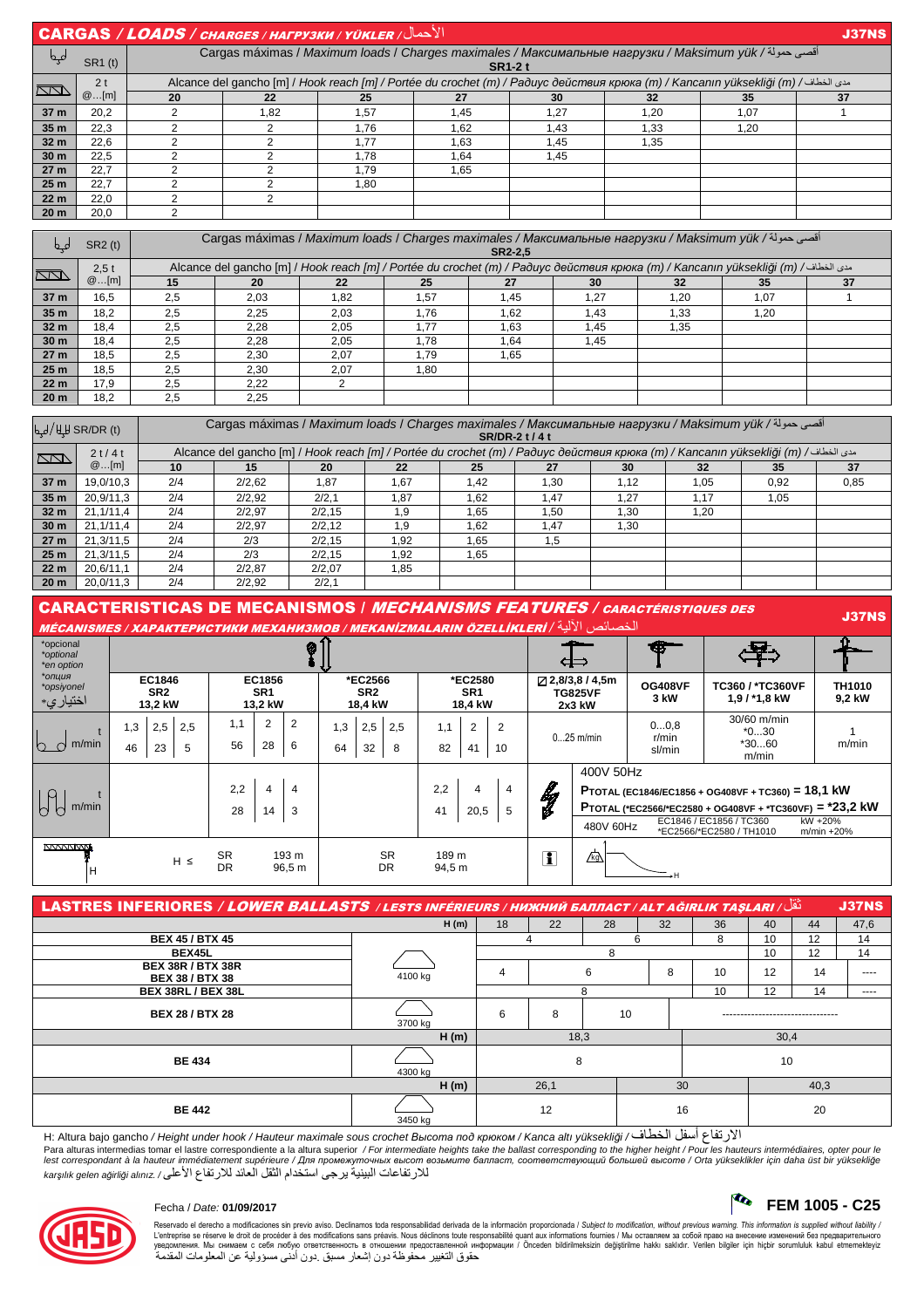| <b>LISTA DE EMBARQUE / PACKING LIST /</b>                                                                                                                                                                                                                                                                                                                                                                                                                                                                             |                                                |                                                              |                                                   |  |  |  |  |  |  |
|-----------------------------------------------------------------------------------------------------------------------------------------------------------------------------------------------------------------------------------------------------------------------------------------------------------------------------------------------------------------------------------------------------------------------------------------------------------------------------------------------------------------------|------------------------------------------------|--------------------------------------------------------------|---------------------------------------------------|--|--|--|--|--|--|
| قائمة التحميل / LISTE DE COLISAGE / СПИСОК ПОСТАВКИ / ÇEKİ LISTESI                                                                                                                                                                                                                                                                                                                                                                                                                                                    |                                                |                                                              | <b>J37NS</b>                                      |  |  |  |  |  |  |
| DENOMINACIÓN / DENOMINATION / DÉSIGNATION / HA3BAHUE / İSİMLENDİRME /<br>$L$ [m]<br>Torre                                                                                                                                                                                                                                                                                                                                                                                                                             | A[m]                                           | H[m]                                                         | $P / W$ [kg]                                      |  |  |  |  |  |  |
| 8,07<br>TR 8RM - TR 8M<br>Tower<br>12,01<br>TR 12 - T 12<br>Tour<br>$TN$ 4RA $-$ T4<br>4,06-4,09<br>Башня<br>TR <sub>4</sub><br>3,96<br>Kule<br>TN <sub>2</sub><br>2,29<br>برج                                                                                                                                                                                                                                                                                                                                        | 1,19<br>1,19-1,18<br>1,19-1,18<br>1,18<br>1,19 | 1,19<br>1.19-1.18<br>1,19-1,18<br>1,18<br>1,19               | 2575-2515<br>2840-2025<br>1100-795<br>1070<br>785 |  |  |  |  |  |  |
| Conjunto asiento pista, punta de torre y orientación<br>Slewing table assembly, tower head and slewing mechanism<br>Groupe pivot + porte-flèche + mécanisme d'orientation<br>Сиденье площадки + верхняя секция башни +<br>2,85<br>поворотный механизм<br>Göbek + kulenin kafa bölümü + mekanizma<br>مجموعة وحدة الدوارن + رأس البرج + ألية الدوران                                                                                                                                                                    | 1,61                                           | 2,15                                                         | 1860                                              |  |  |  |  |  |  |
| Estructura punta de torre + Elevación<br>Tower head structure + hoisting<br>Structure porte-flèche + mécanisme de levage<br>4,45<br>Структура верхней секции башни + подъемный механизм<br>Kule kafa bölümü yapısı+vinç kulesi<br>هيك راس البرج + آلية الرفع                                                                                                                                                                                                                                                          | 1,19                                           | 2,31                                                         | 1640                                              |  |  |  |  |  |  |
| Torre asiento pista + punta de torre + orientación + elevación<br>Slewing table $+$ tower head $+$ slewing $+$ hoisting mechanism<br>Tour pivot + base du porte-flèche + mécanisme d'orientation<br>Сиденье площадки + основание верхней секции башни +<br>5,96<br>поворотный механизм<br>Döner tabla+kule kafa bölümü tabanı+mekanizma<br>برج وحدة الدوارن + قاعدة رأس البرج + الدوران + الرفع                                                                                                                       | 1,61                                           | 2,40                                                         | 3500                                              |  |  |  |  |  |  |
| Tramo de pluma<br>P09 1N (I)<br>Jib section<br>10,13<br>P09 3N (II)<br>Troncon de<br>10,15<br>flèche<br>P09 4N (III)<br>10,15<br>Секция стрелы<br>5,26<br>P09 5N (IV)<br>Bom bölümü<br>2,13<br>P09-6N (V)<br>أجزاء الذراع                                                                                                                                                                                                                                                                                             | $\mathbf{1}$<br>0,87<br>0,87<br>0,87<br>0,86   | 1,13<br>1,12<br>1,03<br>1,02<br>1,02                         | 1020<br>880<br>575<br>295<br>110                  |  |  |  |  |  |  |
| 0,76<br><b>SR</b><br>∐<br>Polipasto / Hook assembly / Palan / Полиспаст / Kanca takımı / بكرة/<br><b>DR</b><br>0,76                                                                                                                                                                                                                                                                                                                                                                                                   | 0,16<br>0,20                                   | 0,96<br>1,40                                                 | 135<br>155                                        |  |  |  |  |  |  |
| Carro / Trolley / Chariot / Грузовая тележка /<br><b>SR</b><br>1,00<br>DR<br>عربة/ Şaryo<br>1,04                                                                                                                                                                                                                                                                                                                                                                                                                      | 1,33<br>1,37                                   | 0,73<br>0,88                                                 | 110<br>175                                        |  |  |  |  |  |  |
| Contrapluma con plataformas / Counterjib with platforms<br>Contre-flèche avec plateformes / Противовесная консоль с<br>6,75<br>الذراع المقابل مع المنصة/ платформами / Platformlu kuyruk                                                                                                                                                                                                                                                                                                                              | 1,41                                           | 0,43                                                         | 1200                                              |  |  |  |  |  |  |
| Plataforma y cabina / Platform and cabin / Plateforme et cabine<br>3,69<br>Платформа и кабина / Platform ve kabin / منصة وكابينة                                                                                                                                                                                                                                                                                                                                                                                      | 1,63                                           | 2,25                                                         | 820                                               |  |  |  |  |  |  |
| Contrapeso / Counterweight / Contrepoids<br>Grande / Big / Grand / Большой / Büyük / کبیر<br>1,08<br>اوزان / Противовес / Denge ağırlığı /<br>1,08<br>Реqueño / Small / Реtit / Малый / Küçük / مىغىر<br>معاكسة                                                                                                                                                                                                                                                                                                       | 0,50<br>0,50                                   | 2,02<br>1,30                                                 | 2360<br>1500                                      |  |  |  |  |  |  |
| 4,96<br>BEX 28<br>Base grúa Testero largo<br><b>BEX 38</b><br>6,38<br>Crane base Long carriage<br>BEX 38R<br>6,38<br>Base de la grue. Palonnier long<br><b>BEX 45</b><br>7,37                                                                                                                                                                                                                                                                                                                                         | 0,84<br>0,84<br>0,84<br>0,84                   | 1,53<br>1,53<br>1,47<br>1,47                                 | 2870<br>3400<br>3800<br>4380                      |  |  |  |  |  |  |
| Основание крана. Длинная передняя часть<br><b>BTX 28</b><br>4,60<br>Vinç tabanı. Uzun vinç arabası<br>BTX 38<br>6,02<br>BTX 38R<br>قاعدة الرافعة مقدمة طويلة (للكابينة)<br>6,02<br><b>BTX 45</b><br>7,01                                                                                                                                                                                                                                                                                                              | 1,62<br>1,62<br>1,73<br>1,62                   | 1,63<br>1,63<br>1,73<br>1,73                                 | 4005<br>4760<br>5230<br>5995                      |  |  |  |  |  |  |
| $Z$ 2,8m<br>Lastre / Ballast / Lest / Балласт /<br>$\boxtimes$ 3,8m - $\boxtimes$ 4,5m<br>Ŧ<br>نْقَلْ / Alt ağirlik taşlari<br><b>BE 442</b><br>$+$ $A$<br><b>BE 434</b>                                                                                                                                                                                                                                                                                                                                              | 3,00<br>4,00<br>2,09<br>3,40                   | 0,44<br>1,30<br>0,34<br>1,30<br>0,34<br>2,10<br>0,34<br>1,69 | 3700<br>4100<br>3450<br>4300                      |  |  |  |  |  |  |
| Torre de montaje / Jacking cage / Tour de montage / Монтажная<br>بر ج التركيب/ башня / Kadırma kafesi                                                                                                                                                                                                                                                                                                                                                                                                                 | 7,14                                           | 1,76<br>1,71                                                 | 3200                                              |  |  |  |  |  |  |
| Torre de montaje sin puerta, carro, plataforma carro y viga de apoyo<br>Jacking cage without door, trolley, trolley platform and beam assembly<br>Tour de montage sans porte, chariot, plateforme de chariot et poutre<br>de soutien<br>Монтажная башня без двери, грузовой тележки, платформы<br>грузовой тележки и опорной балки<br><b>TMU 1.18</b><br>Kapısız kaldırma kafesi, vinç köprüsü arabası, vinç köprüsü arabası<br>platformu ve kiriş takımı<br>برج التركيب بدون بوابة ، وعربة ومنصة متحركة وعارضة تدعيم | 7,14                                           | 1,76<br>1,71                                                 | 2450                                              |  |  |  |  |  |  |



## Fecha / Date: 01/09/2017

Reservado el derecho a modificaciones sin previo aviso. Declinamos toda responsabilidad derivada de la información proporcionada / Subject to *modification, without previous warning. This information is supplied without* 

 $\begin{bmatrix} c_0 \\ r_1 \\ r_2 \\ \end{bmatrix}$  FEM 1005 - C25